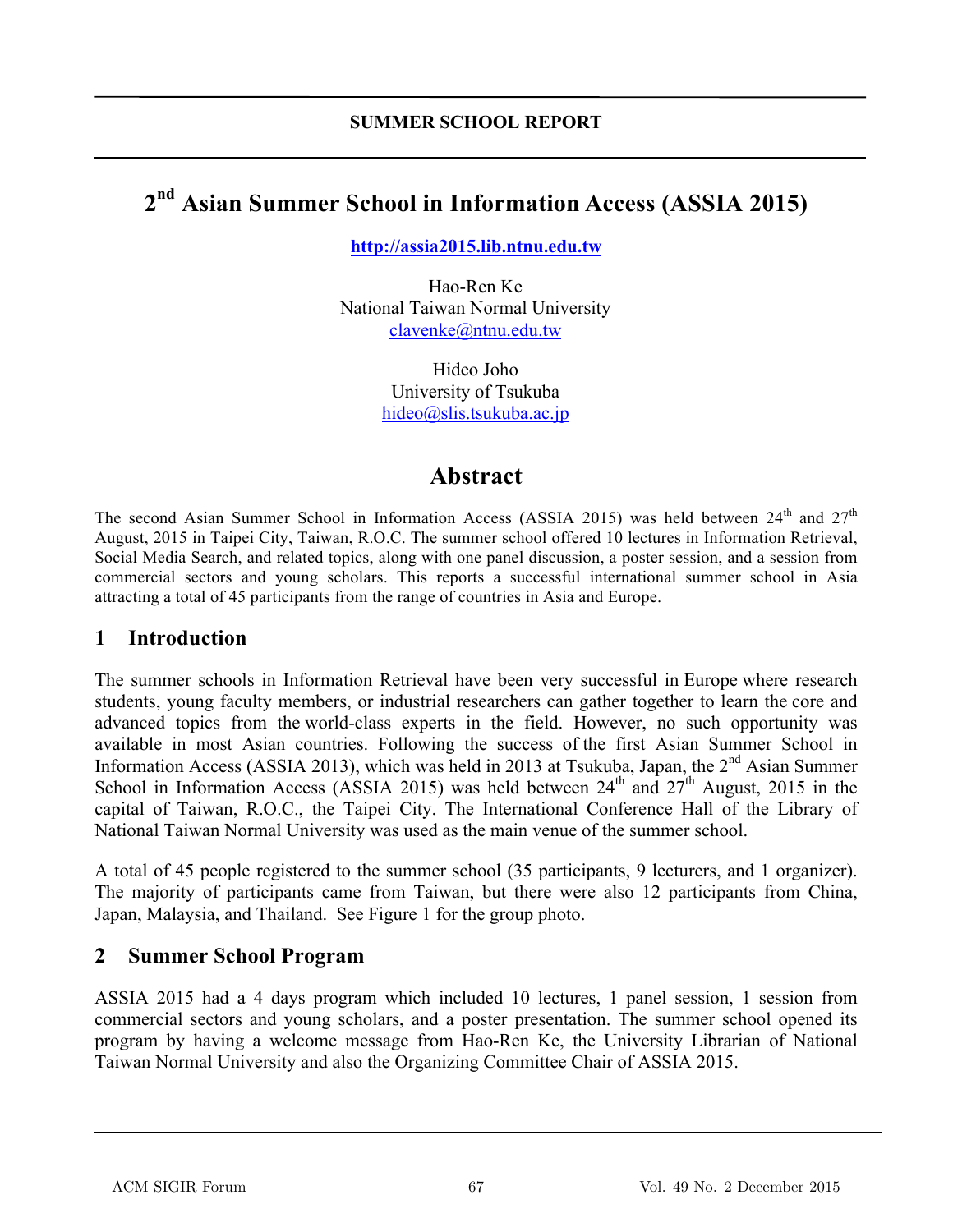

Figure 1 Group Photo of ASSIA 2015 (Day 1)

#### **2.1 Lectures**

A total of 10 lectures were offered. **Introduction to Information Retrieval** was a 60-minute lecture for providing the foundation. **Advanced Information Retrieval Models**, **Evaluation I: system oriented**, and **Search Interface** were 90-minute lectures. All others are standard lectures (120 min). The lectures had a good balance between IR theories and applications. A brief summary of individual lectures is as follows.

**Introduction to Information Retrieval (Iadh Ounis, University of Glasgow)** The main program started with the introductory lecture on IR by Ounis. The lecture provided an overview of classical search systems, their applications, and the challenges. In particular, the lecture described the core text processing and retrieval techniques for search engines to find relevant documents for a user query. Finally, the lecture concluded with current topics in information retrieval, as well as a summary of current resources useful for learning about and developing IR systems.

**Advanced Information Retrieval Models (Iadh Ounis, University of Glasgow)** The second lecture was given by Ounis as well. Firstly, the lecture introduced the purpose of a retrieval model. Then a variety of IR models including theoretically founded models, sophisticated probabilistic models, and more complex machine-learned ranking models were introduced. This lecture covered a number of advanced and effective search models, such as field-based models, proximity models and state-ofthe-art learning to rank approaches, focusing on their intuitions, assumptions, their salient characteristics and their uses.

**Evaluation I: system oriented (Tetsuya Sakai, Waseda University)** The final lecture of Day 1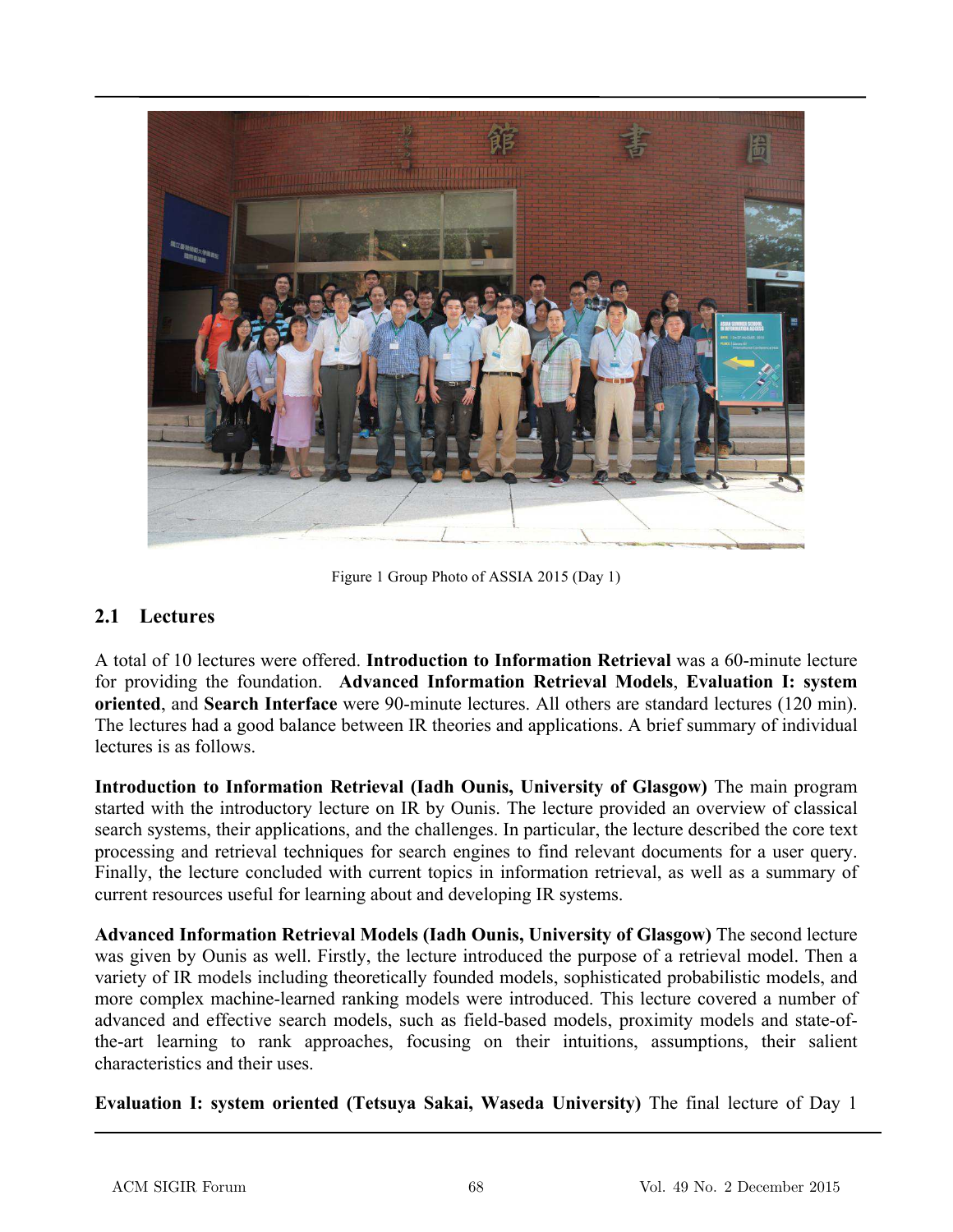given by Sakai described some evaluation measures for modern information access tasks, how to choose from available measures, and how to report experimental results in technical papers. The measures in the lecture covered average precision, normalized discounted cumulative gain, expected reciprocal rank, normalized cumulative utility measures, diversified search measures, time-biased gain, U-measure, and statistical significance tests.

**Search Interface (Hideo Joho, University of Tsukuba)** Day 2 of the summer school started with the lecture on search interface delivered by Joho. This lecture looked at human factors in Information Retrieval with focus on interactive features of search user interfaces. First, it provided background knowledge such as major challenges faced by search engine users, and their behavioral patterns in search. Second, the lecture looked at major components such query box and search result presentation, and expanded them to query expansion techniques and result diversification methods. Third, the lecture introduced some of the advanced topics such as multimodal interfaces and collaborative search interfaces. Finally, the lecture discussed future directions of search interfaces.

**Search User Behavior Modeling (Yiqun Liu, Tsinghua University)** Liu gave the lecture on modeling search user behavior. The first half of this lecture introduced existing efforts for understanding the cognitive behavior of search users and focused on the characteristics of search users' querying, clicking-through and examination behaviors. The second half of the lecture described some recent trends in search behavior modeling and focused on how to model user behavior for supporting effective IR methods in heterogeneous environments such as information of various media types, structure and semantics, short- and long-term search tasks, and users with different background and preferences.

**Social Media Search and Analytics (Ee-Peng Lim, Singapore Management University)** Day 2 ended with the lecture on social media search and analytics delivered by Lim. Following the social media and its impact, the lecture presented a framework for social media search and analytics. The lecture classified social analytics research roughly into text mining, network mining, network dynamic mining, user profiling, and business analytics. Several social media search and analytics studies that used Twitter data were introduced. Finally it described the challenges and future directions.

**Building digital archive systems for historians (Jieh Hsiang, National Taiwan University)** The morning lecture of Day 3 focused on using IR techniques to build digital archive systems for historians. This lecture given by Hsiang pointed out that historians usually consider documents as related, not independent as assumed by document retrieval systems. This lecture presented the design of a digital archives system for scholarly use. Instead of ranking the documents (as is done in the precision/recall model), the proposed methodology returns a list of documents when issued a query, together with a choice of textual contexts of the returned sub-collection as well as visual mechanisms to observe, explain, and refine the contexts. Some typical contexts are chronological distribution, geographical distribution, term frequencies and co-occurrences of people and places, relevance factors, appositional term analysis, holistic comparisons of query returns, land transition graphs, and co-citation diagrams.

**Linguistic Information Retrieval and Interactive Writing Environment (Jason S. Chang, National Tsing Hua University)** The last day of the summer school started with a lecture introducing two systems for linguistic information retrieval, Linggle (http://linggle.com/) and WriteAhead (http://writeahead.nlpweb.org/), designed by Chang to demonstrate the workable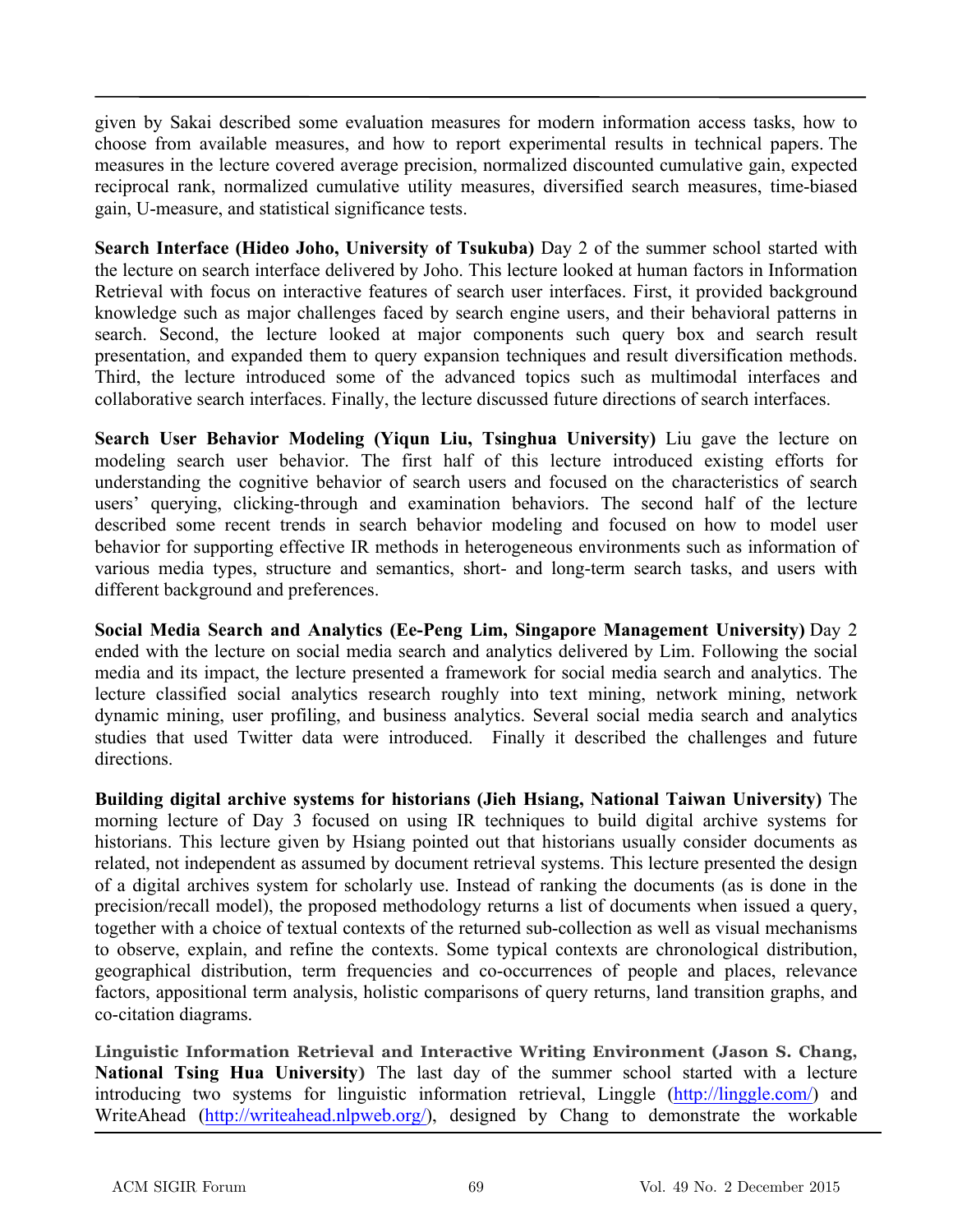linguistic IR applications. Linggle is a Web-scale linguistics search engine that retrieves short phrases in response to a given query based on Google Web 1T corpus. WriteAhead is an Interactive Writing Environment (IWE) that provides writing suggestions for writers.

**Evaluation II: User Oriented (Muh-Chyun Tang, National Taiwan University)** The second lecture on evaluation were given by Tang and focused on user-oriented evaluation. First, the lecture reviewed system evaluation from aspects of purposes and context. Second, it described operational evaluation criteria. The main part of this lecture elaborated on basic elements in system evaluation, including construct, criteria, measures, measuring instruments, and methodology.

**Multimedia IR (Winston Hsu, National Taiwan University)** Up till now, most lectures had assumed text contents while the final lecture of the summer school given by Hsu brought the participants a broad and comprehensive coverage on the foundations and recent developments of content-based and semantic-based image and video retrieval on large-scale image / video collections. The lecture gave a balanced review of the area of content-based and semantic-based visual retrieval for large-scale image and video collections by presenting topics of both practical and theoretical interest. Then it incorporated additional topics on the latest development of local features, coding methods, efficient feature indexing, hash learning, scalable semantic detection, mobile visual search, etc. Furthermore, the lecture briefed recent huge improvements in visual analytics by deep convolutional network (DCN).

## **2.2 Panel**

The panel regarding how to write solid papers was held on Day 3. Lecturers shared their experiences on how to find a good topic, how to know this is a good topic. Reading papers from subject-related journals, monographs, and conferences is essential for finding a good topic. Report improvement on performance (such as efficiency and accuracy) may help the acceptance of a paper. Lecturers also gave their suggestions on common pitfalls and writing proses. Participants raised issues on the review process (such as how to deal with tough reviews), and how to choose a good publication venue to submit papers. Tasks in TREC, NTCIR, and CLEF were suggested as good resources to identify future research in IR and related domains.

#### **2.3 Talk from Commercial Sectors and Young Scholars**

In the afternoon of Day 3, the summer school arranged a session that invited two speakers from commercial sectors and one young scholar. Willie Yang from eLand Technologies/Tornado Tech presented his experience in social listening and analysis by using the big data from enterprises and social networks. Yang introduced Tornado Enterprise Search / NLP Platform, comprising data processing & integration, language processing, content analysis, mining & suggestion, and visualization layers. This platform facilitates information retrieval, text mining, and knowledge discovery. eLand's OpView Listening Platform is the largest social listening platform in Taiwan. Annie Yang shared cacaFly's experience of being an authorized advertisement reseller of Facebook, Microsoft, and Google, and how they exploited information access techniques to achieve customized and personalized advertisement. cacaFly's new platform for real-time bidding (RTB) were presented as well. Jilung Hsieh, an assistant professor of Graduate Institute of Library and Information Studies at National Taiwan Normal University, described the use of mobile phones for daily life research. Research methods such as time-diary method, experience sampling method, daily reconstruction